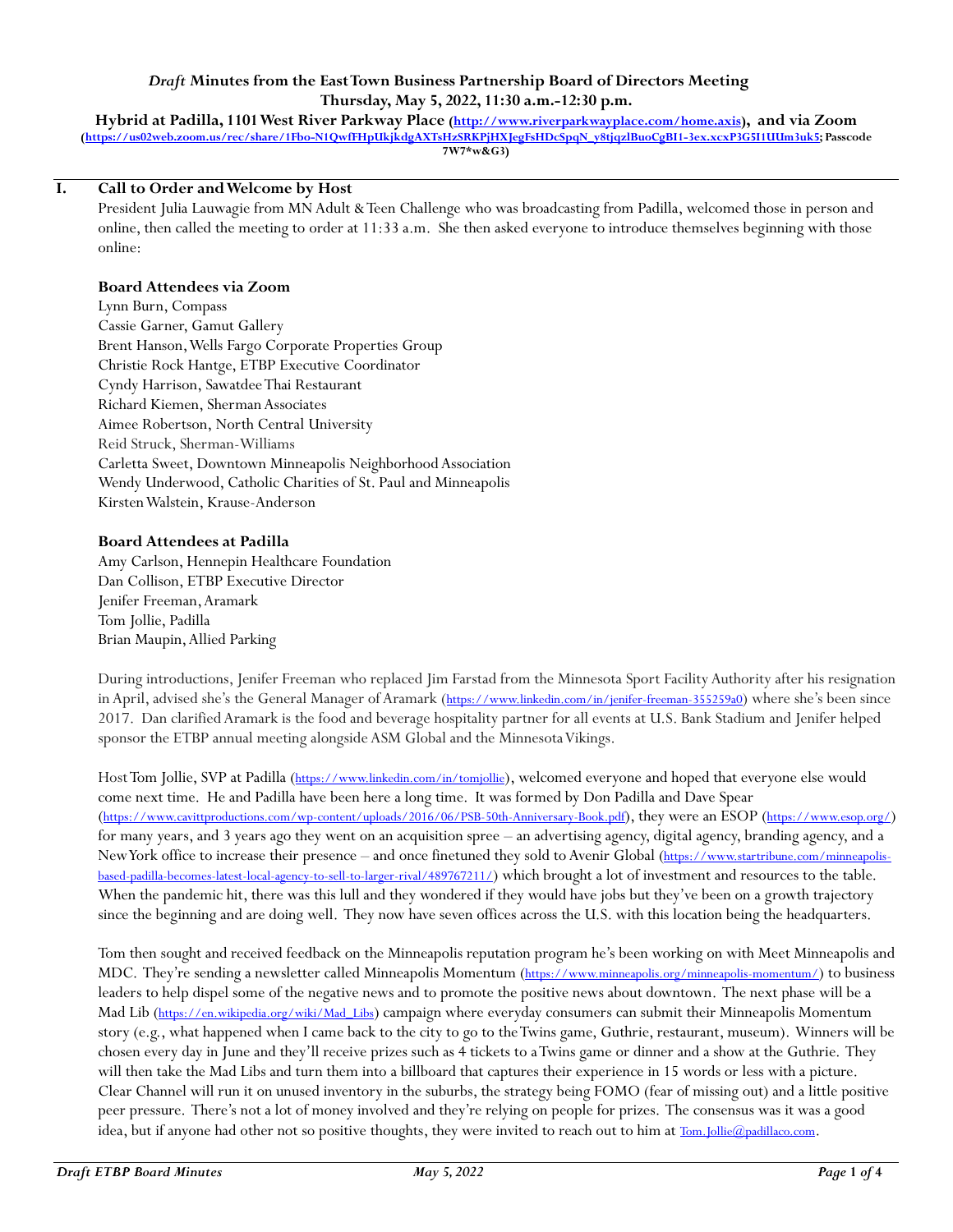### **Board Directors Absent**

Jacquie Berglund, FINNEGANS Brew Co Charlie Boeckenheuer, Minnesota Vikings Eric Merriman, Thrivent Financial Michael Noble, The Normandy Inn & Suites Rinal Ray, People Serving People

# **II. Consideration of Agenda**

The agenda was approved as submitted (BM/AC).

### **III. Consideration of Consent Agenda**

The consent agenda was approved as submitted which included the Treasurer's Report which had the F2021 Budget vs. Actual as of April 30, 2022, Wells Fargo bank statement for April 2022, Balance Sheet as of April 30, 2022; Director of Downtown Partnerships for Minneapolis Downtown Council/Downtown Improvement District and Executive Director for East Town Business Partnership and Nū Loop Partners' report for April 3-30, 2022; and Executive Coordinator's report for the period 4/1/2022 to 4/30/2022 (BM/AC).

### **IV. Presentations**

**A. Membership Drive/Strategy/Board Member Outreach.** Dan thanked Richard, Julie, Carletta, Christie, and former Board Member Jim Farstad for mapping out the approach for membership renewal which traditionally occurs every July.

He also extended gratitude to all who represented their company on the Board over the last 3 years during the impact of COVID and kept providing resources despite being in a deeply hospitality economy. The ETBP is a lean organization with virtually no overhead and is highly leveraged due to the partnership with the MDC; however, there has been a significant drawback in sponsorships from the peak around the Super Bowl and, as a result, it's at the lowest cash flow level ever. To ameliorate this situation, they've cleaned up the database and identified a great prospect list that he'll send to the Board with instructions on ways to re-engage with those who have fallen off. If everyone would take at least three names the Board could complete the entire list.

Christie added she'll begin preparing, by no later than the second week in June, invoices for current members starting with the Board and platinum and ask they pay it as soon as received because by then the balance will be in the \$7,000 range.

**B. Draft 2022-2023 Business Forum Season.** Dan explained they are pleased to work with the MDC to co-host on four of the forums, then showed an historic list of topics as well as the lineup for the 2022-2023 season. Please feel free to send him other ideas.

# **V. Action Item**

- **A. Signing of Conflict of Interest Agreement.** Christie advised this is required at the beginning of a new season, so please print, sign, scan and email them to her so that she'll have them on file.
- **B. Signing up for Committees.** Dan sent a list of the current ad hoc committees and encouraged the Board to participate, show up at the forums, and advocate for the district through the lens of their work and jobs. Let Julia know at Julia. Lauwagie@mntc.org what committees we've decided to continue serving on or sign up for.

# **VI. Updates**

**A. Executive Director Transition Task Force Update.** The job description was sent out for the person who would serve as the Executive Director for both the ETBP and Nū Loop Partners organizations. Part of what he's had the privilege of shaping over these last 5 years is a unique growing edge of downtown relationship between the ETBP and Nū Loop Partners, a public-private partnership in the greater North Loop area which includes the Target Field ballpark and the Minnesota Twins public-private partnership with Hennepin County and a cadre of executive and neighborhood leadership. Interestingly, Christie and Carletta worked with the Executive Director to shape engagement and communication and what happens in the North Loop area when it comes to public safety, parking, vitality, and stadium, we feel here in East Town too, and our 15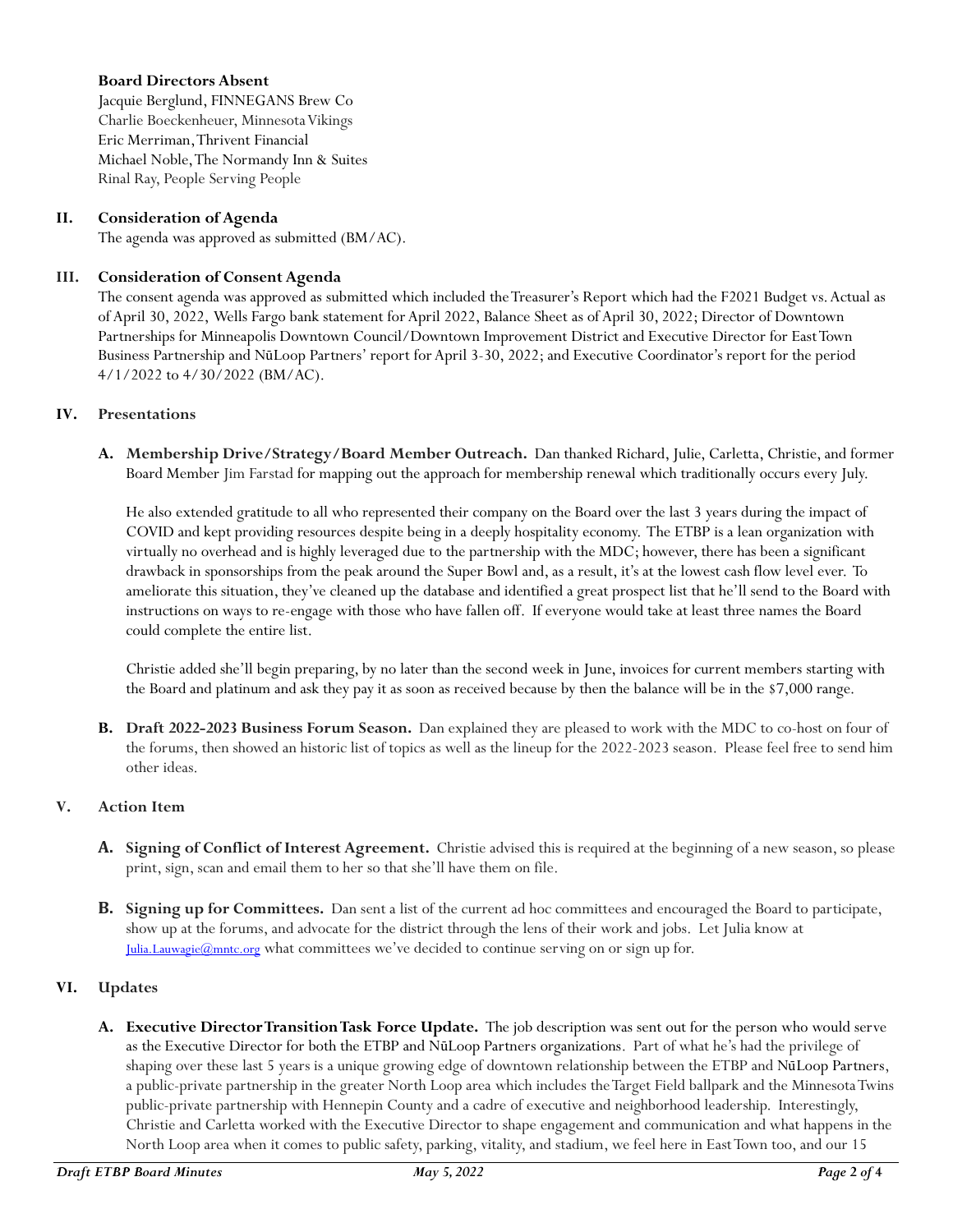blocks apart typically connect.

When the position was posted on LinkedIn they didn't market half of his work portfolio – i.e., what he's done for the MDC, a retail accelerator called Chameleon Shoppes and everything from film and production to helping the DID to showing up at City Hall – because they have someone internally who's a good fit for the role, Shannon Fitzgerald (<https://www.linkedin.com/in/smfitzgerald>) who has applied. They have a small Task Force led by Steve Cramer overseeing the process with the goal of having a new Executive Director in place by no later than July 1st.

**B. Downtown Minneapolis Neighborhood Association.** Because the LUC isn't until Monday, May 9th (<https://www.thedmna.org/event/dmna-land-use-committee-meeting-on-may-9-at-6-p-m-via-zoom/>), Carletta had no report to submit.

Christie reported the LUC meeting will feature an update on the Term Sheet between the City and AECOM for the purchase of 800 Washington Avenue South with Brian Dusek, Managing Principal (<https://wiza.co/d/aecom/b215/brian-dusek>), and Emily Stern, Senior Project Coordinator at Minneapolis CPED ([https://www.linkedin.com/in/emily-stern-2178905](https://www.linkedin.com/in/emily-stern-2178905))[\).](https://www.linkedin.com/in/emily-stern-2178905))

Then she added the next Board meeting is on Monday, May 23rd ([https://www.thedmna.org/event/dmna-board-meeting-on-may-23-at-](https://www.thedmna.org/event/dmna-board-meeting-on-may-23-at-545-p-m-via-zoom/)[545-p-m-via-zoom/](https://www.thedmna.org/event/dmna-board-meeting-on-may-23-at-545-p-m-via-zoom/)); there's a Personal Safety/Self Defense Workshop on Thursday, June 9th, 6:00 p.m. at The Commons (<https://www.thedmna.org/event/dmna-personal-safety-self-defense-workshop-on-june-9-at-6-p-m-at-the-commons/>); and they're going ahead with National Night Out on Tuesday, August 2nd at The Commons ([https://www.thedmna.org/event/dmna-2022-national-night-out](https://www.thedmna.org/event/dmna-2022-national-night-out-on-tuesday-august-2-at-the-commons/)[on-tuesday-august-2-at-the-commons/](https://www.thedmna.org/event/dmna-2022-national-night-out-on-tuesday-august-2-at-the-commons/)). Board Member Andrew Gittleman, Executive Vice President/Principal at FirstService Residential (<https://www.linkedin.com/in/andrewgittleman>) has offered FSR as the primary sponsor and the associates at their downtown properties as the organizers the event, so hopefully it should be bigger and better than last year.

- **C. Elliot Park Neighborhood Association.** Dan explained they have an ex officio chair on the ETBP and staff is churning and needs to sort out what's next. Cassie recommended reaching out to EPNI Board Member Kim Forbes and Recruiting Manager at Minnesota Adult & Teen Challenge (<https://www.linkedin.com/in/kim-forbes-phr-6490b051>) and explained former Executive Director Vanessa Haight has stepped back in, but not full time, to help put things back in place. Because Aimee's husband, Robert (<https://www.linkedin.com/in/jordan-robertson-1625542b>), has filled NCU's position on the EPNI Board, she hears regularly about what's going on; they're hosting them at NCU so that they have a place to go.
- **D. Minneapolis Downtown Council.** Note the two upcoming forums:
	- 1. 50th Anniversary of Title IX on Thursday, May 19th at The Larking (<https://www.mplsdowntown.com/registration220519/>)
	- **2.** What Does Full Scale Recovery Look Like? on Thursday, June 16th at Meet Minneapolis ([https://easttownmpls.org/etbp](https://easttownmpls.org/etbp-hybrid-business-forum-on-june-16-offered-in-person-at-meet-minneapolis-and-online-via-zoom/)[hybrid-business-forum-on-june-16-offered-in-person-at-meet-minneapolis-and-online-via-zoom/](https://easttownmpls.org/etbp-hybrid-business-forum-on-june-16-offered-in-person-at-meet-minneapolis-and-online-via-zoom/)).

# **VII. Committee and Task Force Reports**

- **A. Membership Engagement**. No report given.
- **B. Executive.** No report given.
- **C. Board Development.** No report given.
- **D. Business Forum Development.** See Dan's report under the Executive Director's Monthly Report.

#### **VIII. Old / New / Other Business**

- **A.** The opening of Catholic Charities Endeavors Residence will be onWednesday, May 18th at 10:00 a.m., at 1414 11th Avenue South ([https://www.cctwincities.org/our-organization/events/opening-endeavors-residence-in-elliot](https://www.cctwincities.org/our-organization/events/opening-endeavors-residence-in-elliot-park/?utm_campaign=endme&utm_medium=email&utm_source=invite)[park/?utm\\_campaign=endme&utm\\_medium=email&utm\\_source=invite](https://www.cctwincities.org/our-organization/events/opening-endeavors-residence-in-elliot-park/?utm_campaign=endme&utm_medium=email&utm_source=invite)).
- **B.** The Redleaf Center for Family Healing will celebrate its 1st Anniversary on Wednesday, May 11th, 4:00 p.m. at 717 South 6th St (<https://redleaffamilyhealing.org/oneyear/>).